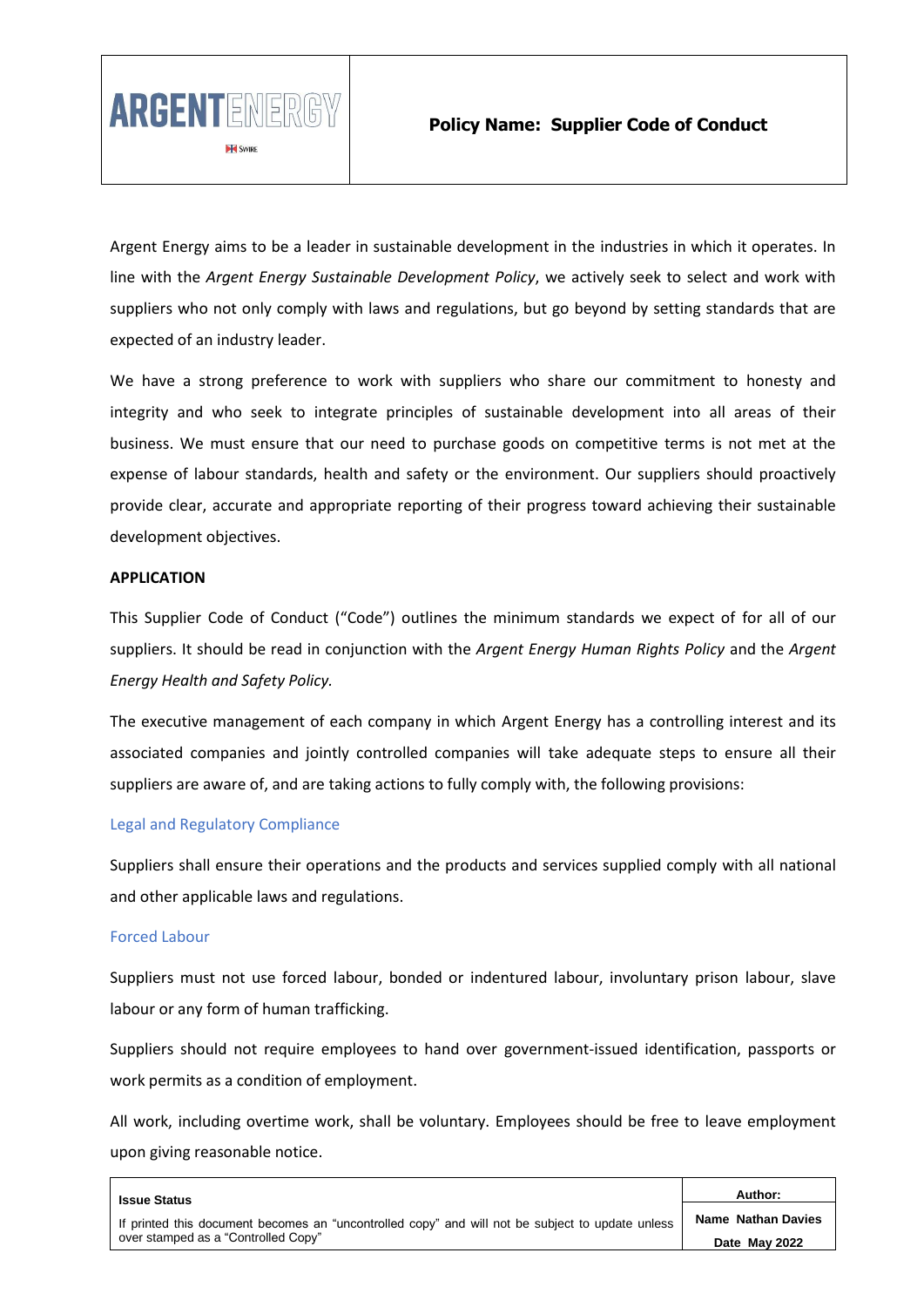

#### Child Labour

Suppliers must not:

- employ any person under the local legal minimum employment age; or
- employ any person in a manner which conflicts with completion of their compulsory schooling; or
- employ any person below the age of 16 years on a full-time basis (unless part of a recognised professions apprenticeship programme); or
- employ any person below the age of 18 years for work at night (unless part of a recognised professional apprenticeship programme) or in hazardous conditions.

Additionally, all young employees must be protected from performing any work that is likely to be hazardous or likely to interfere with their education or that may be harmful to their health, or their physical, mental, social, spiritual or moral development.

Suppliers should also adhere to legitimate workplace apprenticeship programmes and comply with all laws and regulations governing child labour and apprenticeship programmes.

## Health and Safety

Suppliers must take adequate steps to prevent accidents and injury to health arising out of, associated with, or occurring in the course of work, by minimising, so far as reasonably practicable, the causes and risks of hazards inherent in the work environment.

Suppliers should have in place, or agree to adopt in a reasonable timeframe, health and safety policies and procedures. Information regarding these policies and procedures should be made readily available to employees.

Suppliers will ensure that employees are aware, through newsletters, training or other effective and frequent means of communication, of the suppliers' obligations with regard to site safety and their own obligations of ensuring the safety of themselves and others.

Suppliers should ensure at a minimum, reasonable access to potable water and sanitary facilities; fire safety; emergency preparedness and response; industrial hygiene; adequate lighting and ventilation; occupational injury and illness and machine safeguarding. Suppliers will also ensure these same standards apply to any dormitory or canteen facilities.

| <b>Issue Status</b>                                                                              | Author:                   |
|--------------------------------------------------------------------------------------------------|---------------------------|
| If printed this document becomes an "uncontrolled copy" and will not be subject to update unless | <b>Name Nathan Davies</b> |
| over stamped as a "Controlled Copy"                                                              | Date May 2022             |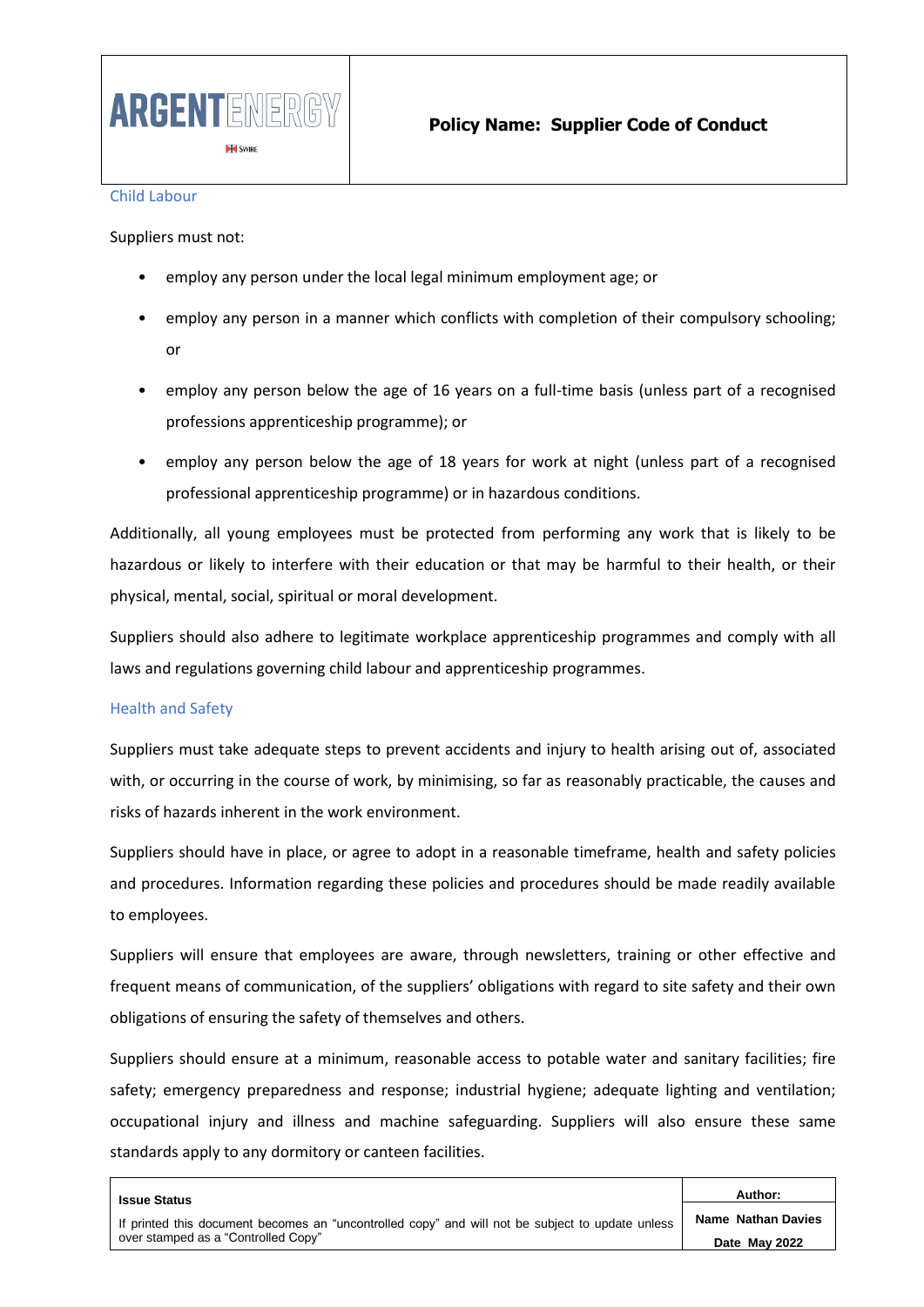

#### Compensation and Working Hours

Suppliers must provide each employee at least the local legal minimum wage and benefits, and are encouraged to follow local voluntary codes.

All employees should be provided with written and understandable information about their employment conditions in respect to wages and working hours before they enter employment.

Suppliers must pay their employees promptly, providing each with clear, written accounting for every pay period. Wages should be paid regularly, on time and be fair in respect of work performance. Payment should not be made more than one month in arrears. Employees should be compensated for overtime according to the law and within legal working hour limits.

Deductions from wages as a disciplinary measure shall not be permitted. All disciplinary measures should be recorded.

Employees should be granted their stipulated annual leave and sick leave without any repercussions, and should be permitted to take their stipulated maternity or paternity leave in accordance with national laws.

Suppliers are encouraged to offer employees opportunities to develop their skills and capabilities, and provide advancement opportunities where possible.

## Discrimination / Rights

All conditions of employment must be based on an individual's ability to do the job, not on the basis of personal characteristics or beliefs. Suppliers must not discriminate on the basis of age, colour, disability, gender, national origin, race, religion, sexual orientation, or other similar factors.

Employees shall be treated with respect and dignity. No employee shall be subject to any physical, sexual, psychological or verbal harassment or abuse, nor is there to be the threat of such treatment.

Suppliers shall respect employees' rights to choose whether to be represented by third parties and to bargain collectively in accordance with local law. Harassment, intimidation, penalties, interference or reprisal should not be used to interfere with such legitimate activities.

#### Grievance Mechanisms

| <b>Issue Status</b>                                                                                                                     | Author:                   |
|-----------------------------------------------------------------------------------------------------------------------------------------|---------------------------|
| If printed this document becomes an "uncontrolled copy" and will not be subject to update unless<br>over stamped as a "Controlled Copy" | <b>Name Nathan Davies</b> |
|                                                                                                                                         | Date May 2022             |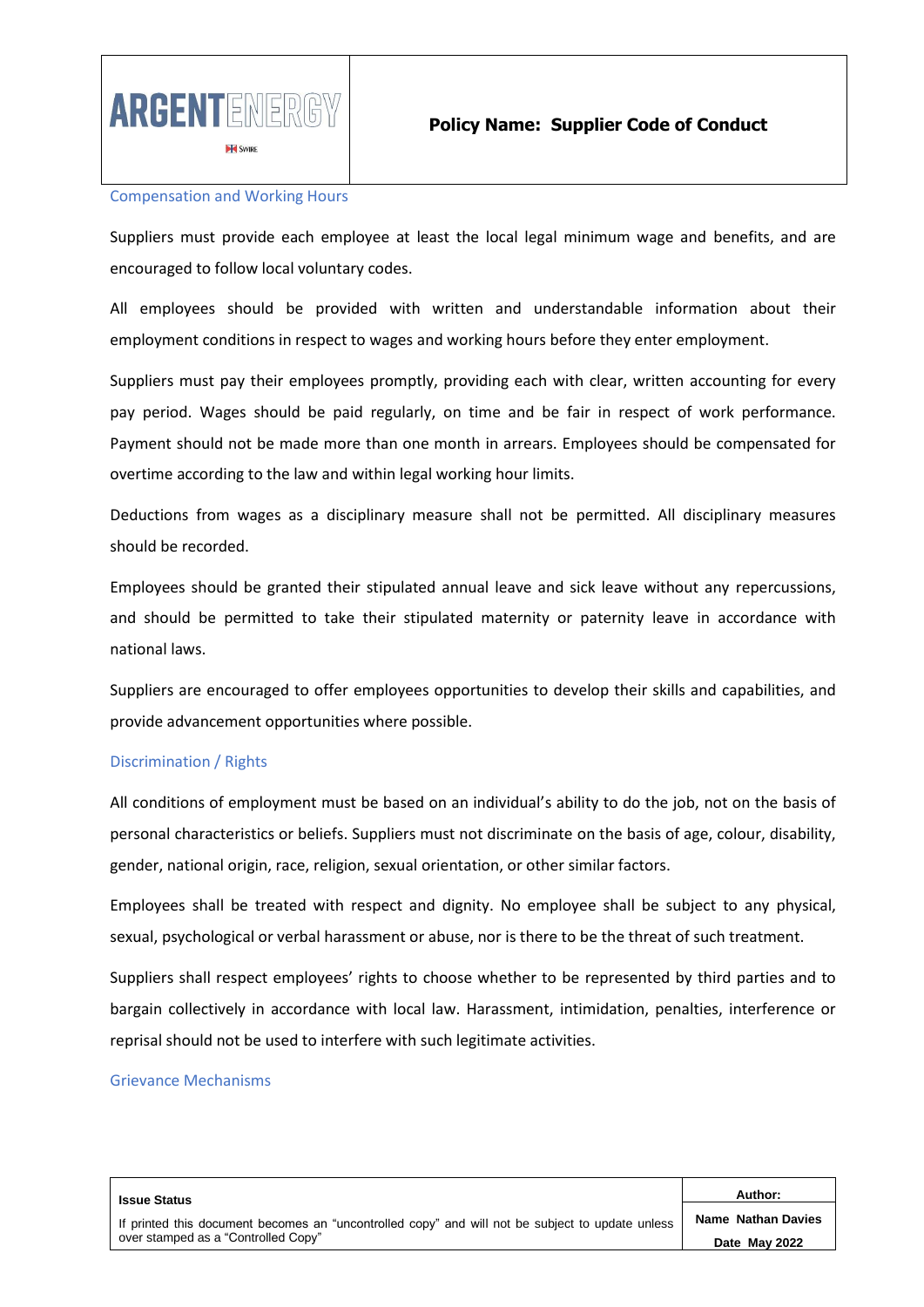

Suppliers shall have in place communications mechanisms and grievance procedures that allow employees to raise concerns and complaints with management, without fear of reprisal and ensure concerns are appropriately addressed in a timely manner.

#### Environment

Suppliers should:

- have in place an effective system for managing environmental issues including measuring and reporting on their environmental impact;
- seek to improve the impact of their operations upon the environment; and
- take a precautionary approach to environmental matters.

We will have a strong preference for Suppliers whose goods or services can make a significant difference to reducing our environmental impact.

Where appropriate, the following provisions also apply:

- Chemical and other materials posing a hazard if released to the environment are to be identified and managed to ensure their safe handling, movement, storage, recycling or reuse and disposal.
- Wastewater and solid waste generated from operations, industrial processes and sanitation facilities are to be monitored, controlled and treated as required prior to discharge or disposal.
- Air emissions of volatile organic chemicals, aerosols, corrosives, particulates, ozone depleting chemicals and combustion by-products generated from operations are to be characterized, monitored,controlled and treated as required prior to discharge.
- All types of waste, including water and energy, are to be reduced or eliminated at the source or by practices such as modifying production, maintenance and facility processes, materials substitution, conservation, recycling and re-using materials.

## Bribery and Corruption

Suppliers must commit to attain the highest standards of moral and ethical conduct in their business. All forms of corruption, extortion, fraud and bribery should be prohibited, including those for the suppliers'

| <b>Issue Status</b>                                                                                                                     | Author:                   |
|-----------------------------------------------------------------------------------------------------------------------------------------|---------------------------|
| If printed this document becomes an "uncontrolled copy" and will not be subject to update unless<br>over stamped as a "Controlled Copy" | <b>Name Nathan Davies</b> |
|                                                                                                                                         | Date May 2022             |